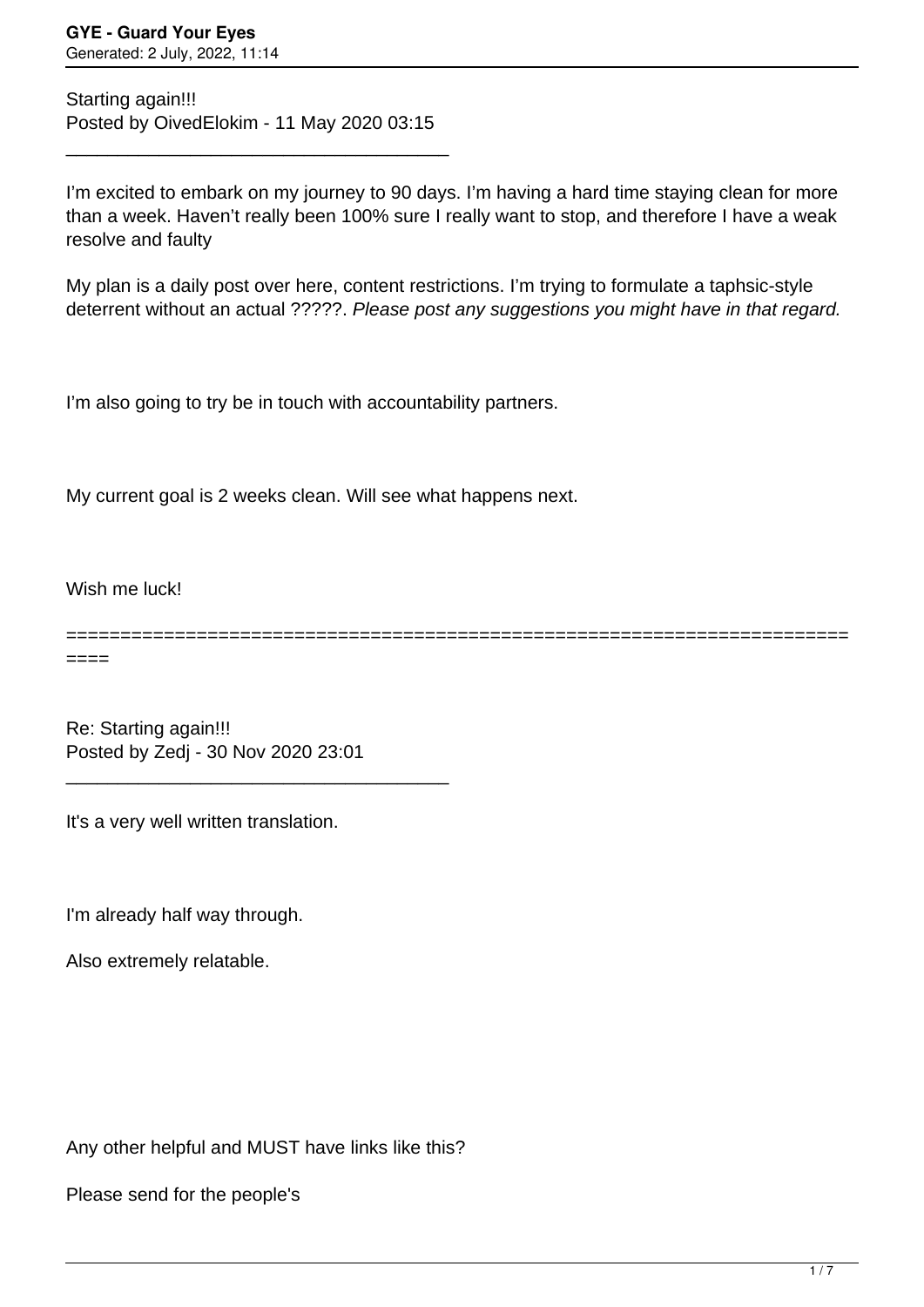Thank you

====

Re: Starting again!!! Posted by Wolskzion - 01 Dec 2020 03:02

\_\_\_\_\_\_\_\_\_\_\_\_\_\_\_\_\_\_\_\_\_\_\_\_\_\_\_\_\_\_\_\_\_\_\_\_\_

I suggest you make an honesty pact with a friend you trust that if you fall you will let him know. It is the best method. It worked for me.

========================================================================

========================================================================

 $====$ 

Re: Starting again!!! Posted by Markz - 01 Dec 2020 04:06

[excellence wrote on 30 Nov 2020 21:59](/forum/4-On-the-Way-to-90-Days/357976-Re-Starting-again%21%21%21)**:**

\_\_\_\_\_\_\_\_\_\_\_\_\_\_\_\_\_\_\_\_\_\_\_\_\_\_\_\_\_\_\_\_\_\_\_\_\_

oh, and i'm sure you've read markz amazing link. it is a MUST

[www.guardureyes.com/GUE/PDFs/eBooks/The%20First%20Day%20of%20the%20Rest%20of](http://www.guardureyes.com/GUE/PDFs/eBooks/The%20First%20Day%20of%20the%20Rest%20of%20My%20Life.pdf) [%20My%20Life.pdf](http://www.guardureyes.com/GUE/PDFs/eBooks/The%20First%20Day%20of%20the%20Rest%20of%20My%20Life.pdf)

I like suggesting it, because it has a great story line, and who doesn't like a 'truth stranger than

========================================================================

====

Re: Starting again!!! Posted by YeshivaGuy - 01 Dec 2020 06:32

\_\_\_\_\_\_\_\_\_\_\_\_\_\_\_\_\_\_\_\_\_\_\_\_\_\_\_\_\_\_\_\_\_\_\_\_\_

How we doin buddy?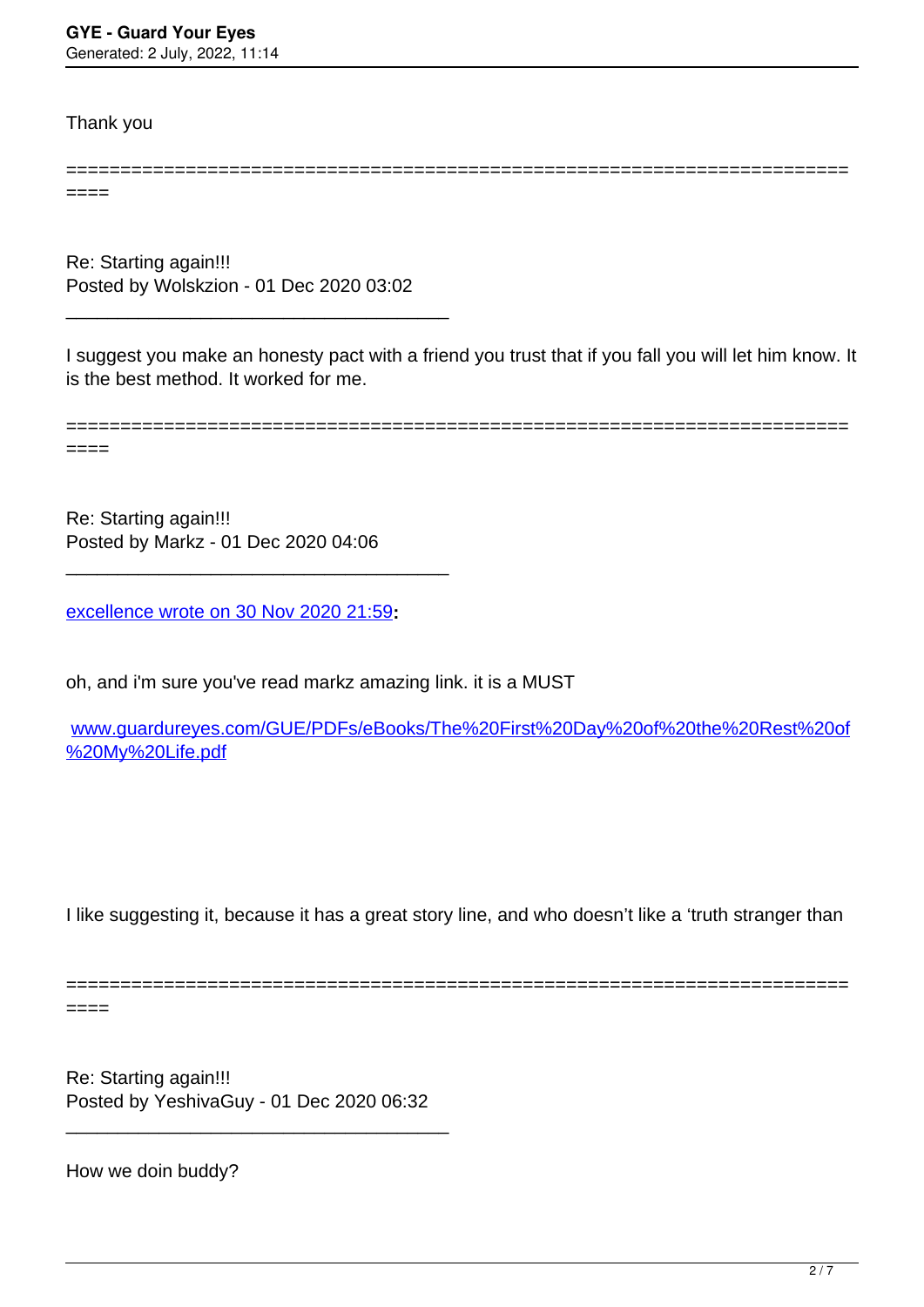Generated: 2 July, 2022, 11:14

 $=$ 

Re: Starting again!!! Posted by excellence - 01 Dec 2020 21:32

\_\_\_\_\_\_\_\_\_\_\_\_\_\_\_\_\_\_\_\_\_\_\_\_\_\_\_\_\_\_\_\_\_\_\_\_\_

[Zedj wrote on 30 Nov 2020 23:01](/forum/4-On-the-Way-to-90-Days/357978-Re-Starting-again%21%21%21)**:**

It's a very well written translation.

I'm already half way through.

Also extremely relatable.

Any other helpful and MUST have links like this?

Please send for the people's

Thank you

I highly recommend all markz links from his signature, try this too [guardyoureyes.com/forum/1-Break-Free/265946?limit=150#265946](https://guardyoureyes.com/forum/1-Break-Free/265946?limit=150#265946)

markz has a number of links there.

I personally also found good stuff on the old gye site here

[www.guardureyes.com/GUE/Tips/GUETips.asp](http://www.guardureyes.com/GUE/Tips/GUETips.asp)

also try the threads on smart recovery they really spell out a plan on how to change.

========================================================================

========================================================================

 $====$ 

Re: Starting again!!!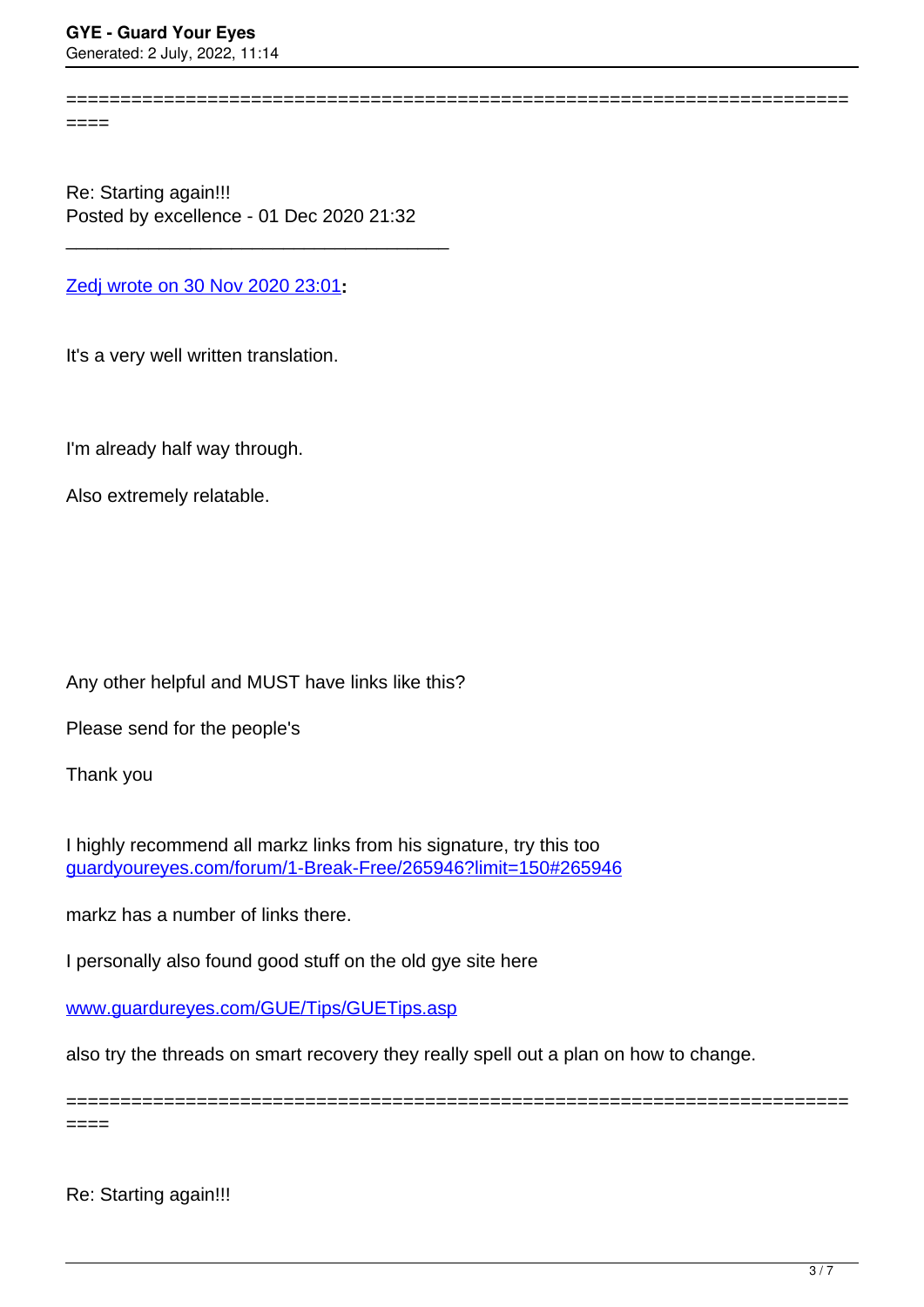Posted by OivedElokim - 02 Dec 2020 02:05 \_\_\_\_\_\_\_\_\_\_\_\_\_\_\_\_\_\_\_\_\_\_\_\_\_\_\_\_\_\_\_\_\_\_\_\_\_

[Wolskzion wrote on 01 Dec 2020 03:02](/forum/4-On-the-Way-to-90-Days/357990-Re-Starting-again%21%21%21)**:**

I suggest you make an honesty pact with a friend you trust that if you fall you will let him know. It is the best method. It worked for me.

========================================================================

I tried that before. Didn't work out. I don't have friendships like that right now...

====

Re: Starting again!!! Posted by OivedElokim - 02 Dec 2020 02:08

\_\_\_\_\_\_\_\_\_\_\_\_\_\_\_\_\_\_\_\_\_\_\_\_\_\_\_\_\_\_\_\_\_\_\_\_\_

I'm heading back to yeshiva. Hope to have a good run until Chanukah break. I'm going to stay in touch with some of you by phone or email. Thanks for your support

======================================================================== ====

Re: Starting again!!! Posted by Zedj - 02 Dec 2020 05:51

======================

\_\_\_\_\_\_\_\_\_\_\_\_\_\_\_\_\_\_\_\_\_\_\_\_\_\_\_\_\_\_\_\_\_\_\_\_\_

To excellence,

This is gold!

Thank you

====

Re: Starting again!!! Posted by OivedElokim - 14 Dec 2020 18:22

\_\_\_\_\_\_\_\_\_\_\_\_\_\_\_\_\_\_\_\_\_\_\_\_\_\_\_\_\_\_\_\_\_\_\_\_\_

Hey guys.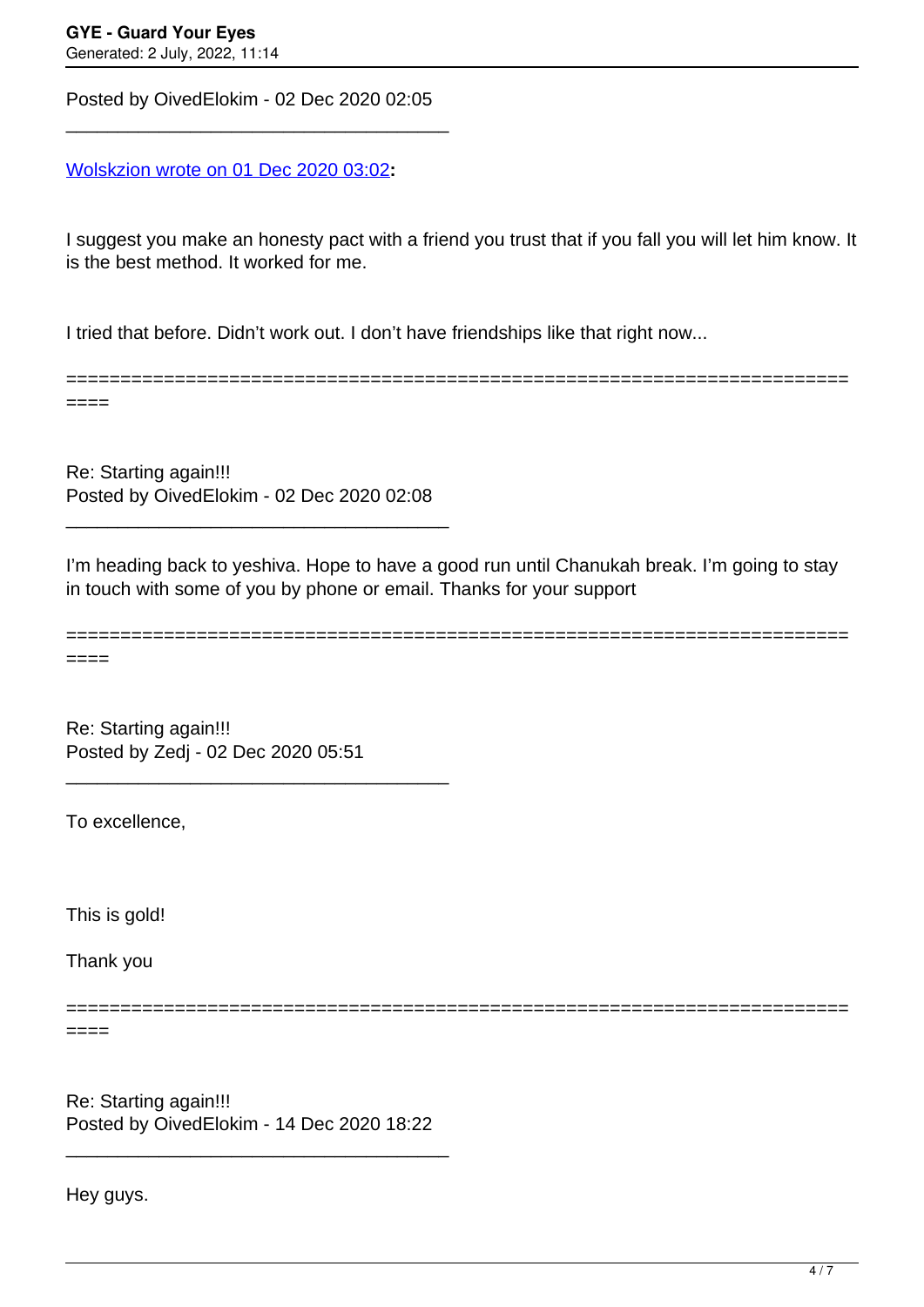Happy to be back here. My Chanukah break starts today, until the beginning of next week. To protect myself this bein hazmanim, I created a contract with the help of a dear GYE friend to regulate my unfiltered device usage. That's to cover ??? ???. As far as ??? ??? goes- After I post here I will create a list of goals for the week and a daily schedule outline of all learning, davening and other activities so that I have less opportunity to fall.

Wishing you all a bright, uplifting and happy Chanukah!

======================================================================== ====

Re: Starting again!!! Posted by YeshivaGuy - 14 Dec 2020 23:16

\_\_\_\_\_\_\_\_\_\_\_\_\_\_\_\_\_\_\_\_\_\_\_\_\_\_\_\_\_\_\_\_\_\_\_\_\_

Hatzlocha! Great to see u back here buddy

====

Re: Starting again!!! Posted by OivedElokim - 15 Dec 2020 04:32

\_\_\_\_\_\_\_\_\_\_\_\_\_\_\_\_\_\_\_\_\_\_\_\_\_\_\_\_\_\_\_\_\_\_\_\_\_

I had a pretty solid first day of bein hazmanim. I met my daily learning goals, had some good social interactions, and gave out many menorah's to Jews that didn't yet have. Didn't really have any struggles to report. I'm really grateful for the smooth sailing and I hope that it holds up. ??? ??? ???? ???? ????

========================================================================

? ????????? ?????

========================================================================

====

Re: Starting again!!! Posted by Zedj - 15 Dec 2020 21:23

\_\_\_\_\_\_\_\_\_\_\_\_\_\_\_\_\_\_\_\_\_\_\_\_\_\_\_\_\_\_\_\_\_\_\_\_\_

Welcome back!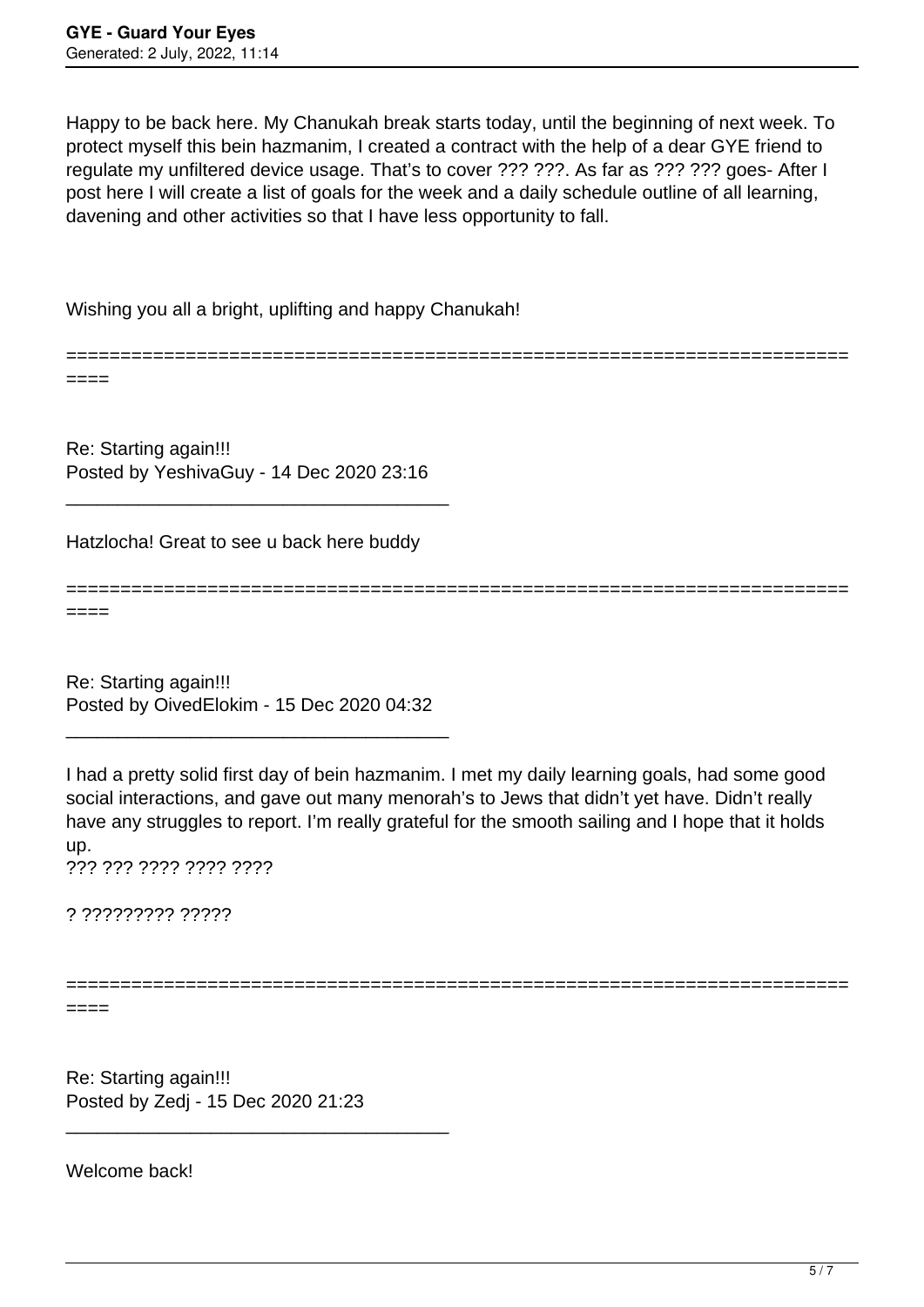Looks like your on a roll!

Keeping yourself busy helps alot.

Keep it up!

========================================================================

====

Re: Starting again!!! Posted by OivedElokim - 16 Dec 2020 05:23

\_\_\_\_\_\_\_\_\_\_\_\_\_\_\_\_\_\_\_\_\_\_\_\_\_\_\_\_\_\_\_\_\_\_\_\_\_

Day 16.

I slept in pretty late today, but I still went to Mikva, davened with a minyan, learned with a chavrusa, met my daily learning goals, and spent my evening distributing menorahs. Pretty solid day, Bh. Besides for the occasional lustful glance, there was little struggle in guarding my eyes or my thoughts.

Gotta get to bed. Have a busy schedule planned for tomorrow...

======================================================================== ====

Re: Starting again!!! Posted by OivedElokim - 17 Dec 2020 03:30

\_\_\_\_\_\_\_\_\_\_\_\_\_\_\_\_\_\_\_\_\_\_\_\_\_\_\_\_\_\_\_\_\_\_\_\_\_

Day #17:

Clean. Accomplished. Busy.

Not words I generally associate with bein hazmanim... Words that define my life right now.

It's strange how fleeting my highs and lows are. By my last fall I was in a terrible emotional state for at least a week before and after. Now I am energized, happy, hopeful and focused. I pulled myself out of a rut through self-talk and pushing myself to engage with the world, by bite sized activities and goals, and social interactions. It's unbelievable the contrast, but it also teaches me something I always knew- ??? ???? ?? ???.

========================================================================